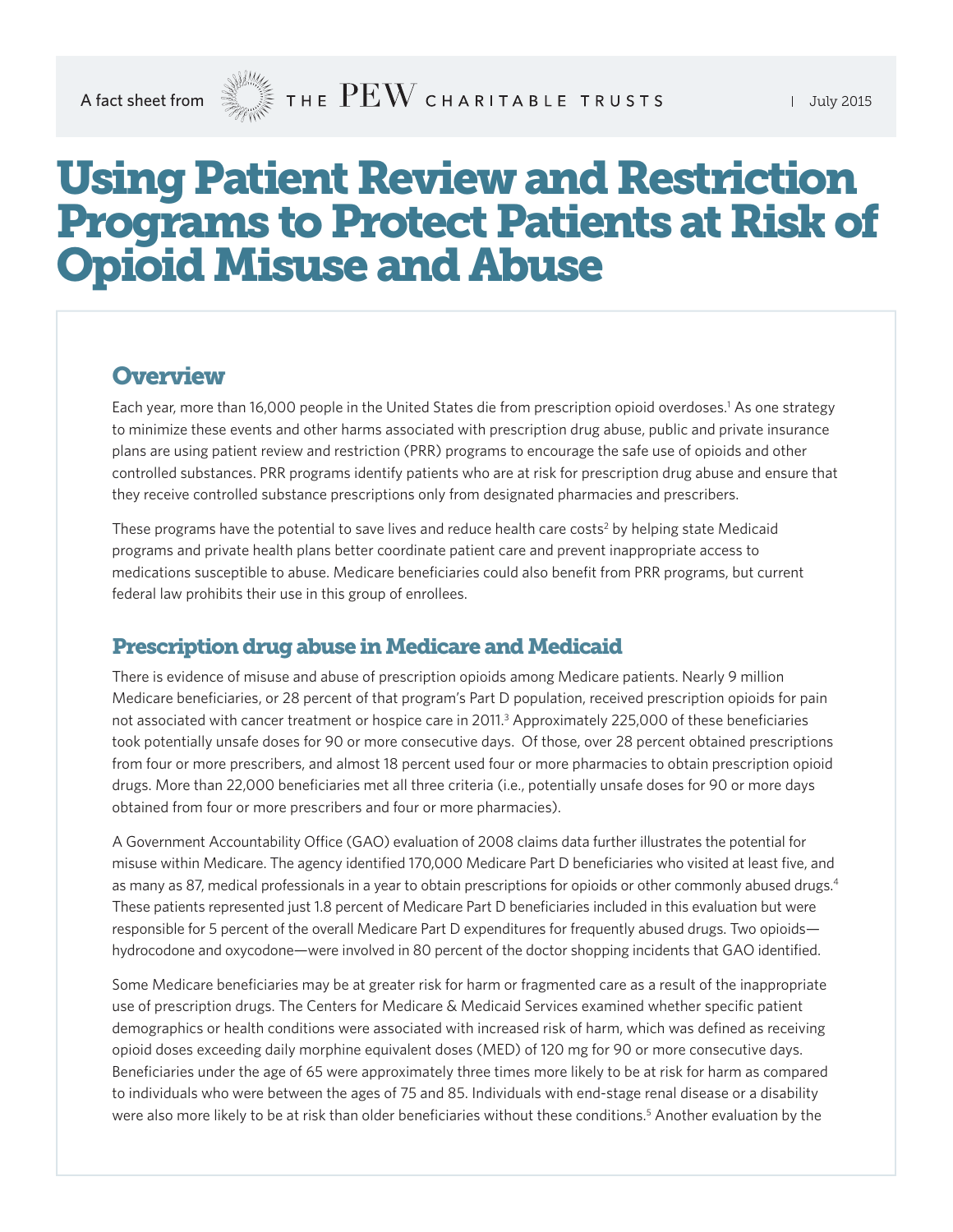GAO found that within the Medicare Part D population, approximately 71 percent of beneficiaries with a disability and 72 percent of those receiving a Medicare Low-Income Cost-Sharing subsidy received prescriptions for frequently abused controlled or noncontrolled substances from five or more prescribers.<sup>6</sup>

Within the Medicaid program, patients are also at risk. For example, a study from the Centers for Disease Control and Prevention determined that, although Medicaid beneficiaries made up approximately 20 percent of Washington state's population, 45 percent of people who died from prescription opioid overdose in that state were Medicaid enrollees. These enrollees had almost six times the risk of death from prescription drug overdose compared with individuals not enrolled in Medicaid.<sup>7</sup> A 2007 study found that approximately one third of unintentional overdose deaths in North Carolina occurred in the Medicaid population.8

# How PRR programs help

PRR programs have the potential to curb prescription drug abuse and improve continuity of care for at-risk patients. Specifically, these programs allow plans to designate one or more health care providers to supply all of the patient's controlled substance prescriptions. If a patient enrolled in a PRR program visits a nondesignated prescriber or pharmacy without a referral other than in emergency circumstances, the health plan will not process the claim. Using designated providers helps coordinate patient care by ensuring that prescribers and pharmacists do not unintentionally prescribe or fill inappropriate opioid prescriptions. See Figure 1 for an example of the process used to identify and enroll patients in a PRR program.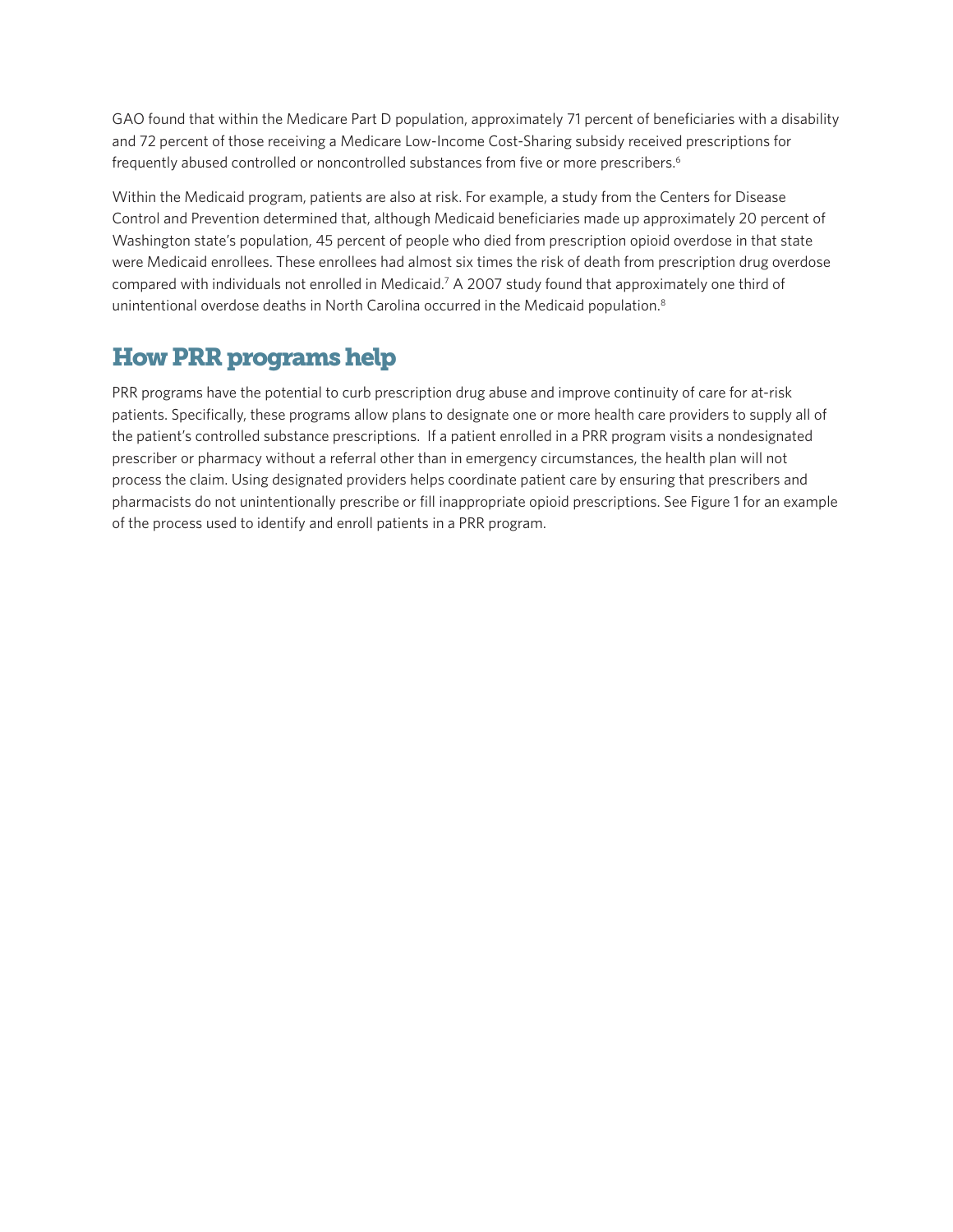## Figure 1 Example Process for Identifying and Enrolling an At-Risk Patient in a PRR Program



© 2015 The Pew Charitable Trusts

Some PRR programs include only a pharmacy component, whereas others designate both a pharmacy and a prescriber. Programs may designate additional providers to address seasonal residencies, travel time, or other considerations to ensure that patients have access to needed pain medications. To supplement these designated providers, PRR programs may allow designated prescribers to refer patients to specialists who may also prescribe opioids when medically necessary. Beneficiaries are also able to obtain treatment in emergency rooms for urgently needed care.

Well-designed programs have several built-in patient protections designed to ensure that patients continue to receive needed pain medication, that the programs are not unduly burdensome to patients, and that only those individuals who would benefit from a program of coordinated care are enrolled. (See Table 1.)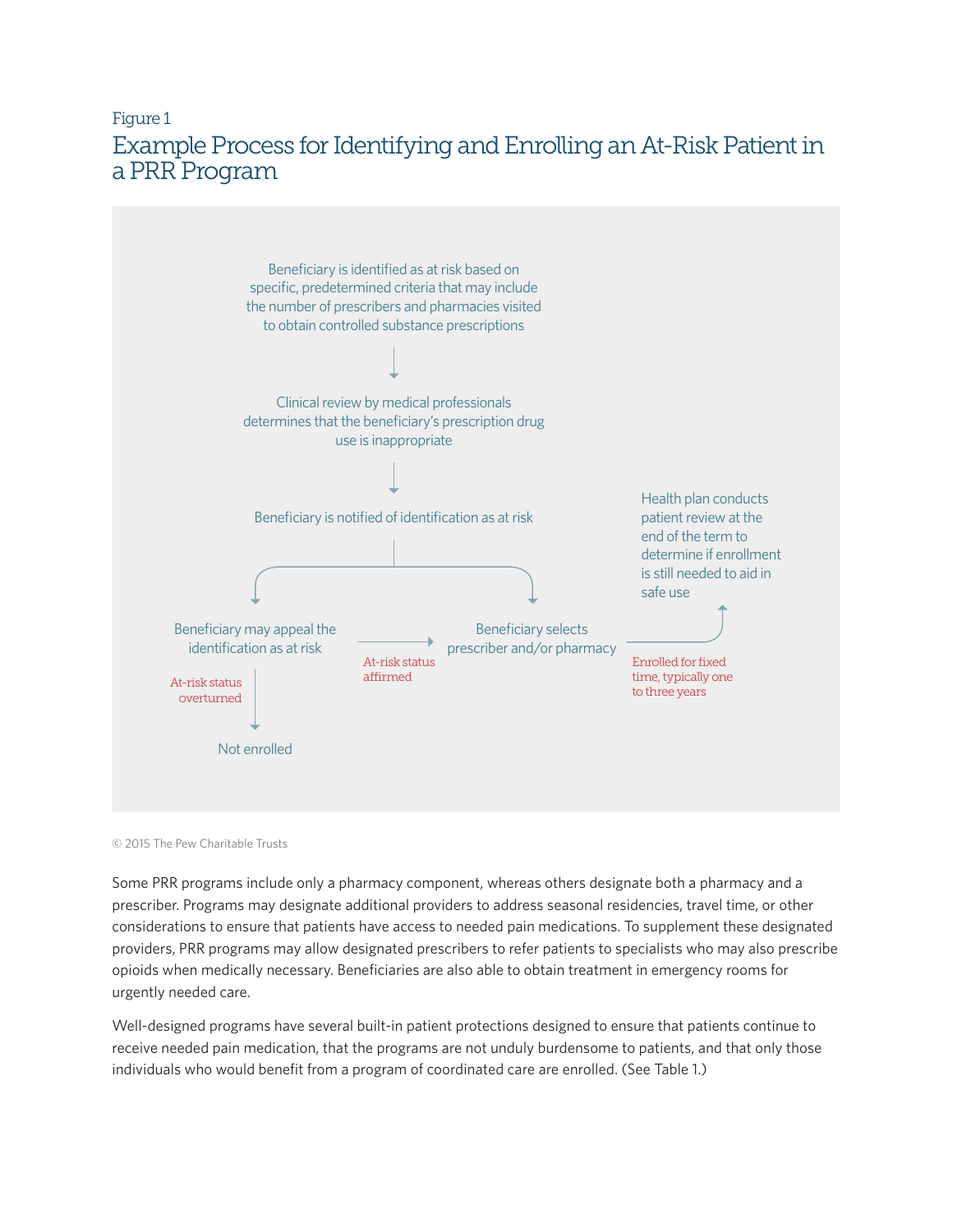# Table 1 Examples of Patient Protections in PRR Programs

| <b>Protection</b>         | <b>Description</b>                                                                                                                                                                                                                                                                                                                                                                                                                                                                                                                                                                                                                                                                                                                                                                                         | <b>Rationale</b>                                                                                                                                                                                                                                                                                                                                                                             |
|---------------------------|------------------------------------------------------------------------------------------------------------------------------------------------------------------------------------------------------------------------------------------------------------------------------------------------------------------------------------------------------------------------------------------------------------------------------------------------------------------------------------------------------------------------------------------------------------------------------------------------------------------------------------------------------------------------------------------------------------------------------------------------------------------------------------------------------------|----------------------------------------------------------------------------------------------------------------------------------------------------------------------------------------------------------------------------------------------------------------------------------------------------------------------------------------------------------------------------------------------|
| <b>Clinical review</b>    | Health plans identify patients as potentially at risk for misusing<br>prescription opioids and other controlled substances based on<br>specific, predetermined criteria. Health professionals then review<br>beneficiaries' medical records and claims history to ensure that<br>their prescription drug use is inappropriate. If the clinical review<br>determines that drug use is appropriate, plans will not enroll the<br>beneficiary in a PRR program.<br>Stand-alone Part D plans do not have access to medical records<br>and diagnoses, but plan sponsors can use other indicators in the<br>Part D claims data to provide sufficient evidence of whether use<br>is appropriate. For example, concurrent prescriptions for oncology<br>medications can identify patients with a cancer diagnosis. | A patient's medical diagnoses can<br>sometimes warrant the use of high-<br>dose pain therapy or visits to multiple<br>prescribers or pharmacies. The clinical<br>review process ensures that patients<br>with legitimate needs have access to<br>pain therapy.                                                                                                                               |
| <b>Notification</b>       | Beneficiaries receive notice, usually written, of their identification<br>for inclusion in a PRR program before enrollment occurs. The<br>notification explains the beneficiary's right to appeal and, in<br>most programs, provides instructions for beneficiary input on<br>designated providers.                                                                                                                                                                                                                                                                                                                                                                                                                                                                                                        | Notification ensures that beneficiaries<br>understand the meaning of their<br>identification as at-risk patients and<br>their right to appeal this identification.                                                                                                                                                                                                                           |
| <b>Appeals</b>            | When plans identify beneficiaries as at risk, they have the right to<br>appeal the designation.                                                                                                                                                                                                                                                                                                                                                                                                                                                                                                                                                                                                                                                                                                            | Beneficiaries may challenge the plan's<br>decision if they believe that it was<br>made in error. Plans vary on whether<br>beneficiaries are restricted to their<br>designated providers during the<br>appeals process.                                                                                                                                                                       |
| <b>Provider selection</b> | Plans typically allow beneficiaries to provide input on the selection<br>of their designated pharmacy and/or prescriber. Some programs<br>preselect prescribers and pharmacies based on beneficiary usage<br>prior to enrollment but have procedures that allow the beneficiary<br>to change providers, if needed. In addition, emergency services are<br>not restricted.                                                                                                                                                                                                                                                                                                                                                                                                                                  | Allowing beneficiaries to provide<br>input on pharmacy and/or prescriber<br>selection ensures reasonable access to<br>needed pain therapies that considers<br>geographic location, travel time, and<br>out-of-state residencies. In addition,<br>PRRs do not limit access to pain<br>therapies in emergency situations.                                                                      |
| <b>Exclusions</b>         | Patients enrolled in hospice care or receiving treatment for certain<br>types of cancer are typically exempt from enrollment.                                                                                                                                                                                                                                                                                                                                                                                                                                                                                                                                                                                                                                                                              | These patients often rely on high<br>doses or combinations of controlled<br>substances to manage their pain.                                                                                                                                                                                                                                                                                 |
| <b>Patient review</b>     | Plans enroll beneficiaries in the PRR program for a fixed time<br>frame, typically one to three years. A review occurs at the end of<br>the term to assess the patient's utilization of controlled substances<br>and determine if the patient still requires enrollment to prevent<br>inappropriate prescription drug use.                                                                                                                                                                                                                                                                                                                                                                                                                                                                                 | PRRs are designed to ensure that<br>beneficiaries receive medically<br>appropriate doses of controlled<br>substances through coordinated<br>care for a set period of time. If a<br>review determines that a beneficiary<br>is still likely, in the absence of the<br>PRR restrictions, to be at risk for<br>prescription drug abuse, the beneficiary<br>will remain enrolled in the program. |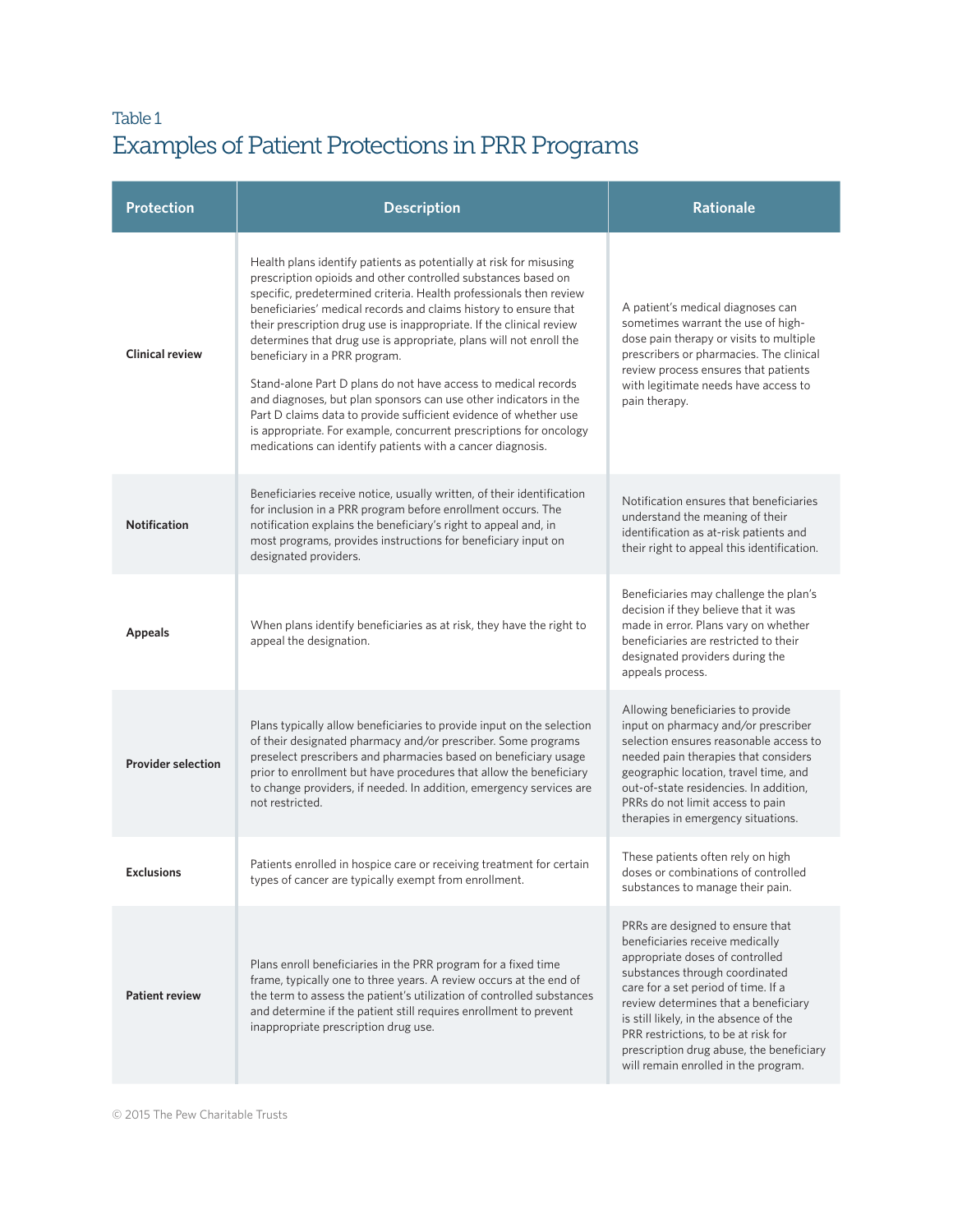Today, 46 state Medicaid fee-for-service programs<sup>9</sup> and numerous Medicaid managed care and private plans utilize PRR programs. These plans use different criteria to identify patients who are potentially misusing controlled substances, but most programs consider patients at risk once they obtain a predetermined number of prescriptions from a specific number of prescribers and/or pharmacies. Table 2 describes the criteria from three state Medicaid PRR [programs.](programs.PRR)

## Table 2 Example Enrollment Criteria for State Medicaid PRR Programs

| <b>State</b>                | Criteria                                                                                                                                                                                                                                                                                                                                                                                                         | Program type                                                                                                                                                                                                                                                                |
|-----------------------------|------------------------------------------------------------------------------------------------------------------------------------------------------------------------------------------------------------------------------------------------------------------------------------------------------------------------------------------------------------------------------------------------------------------|-----------------------------------------------------------------------------------------------------------------------------------------------------------------------------------------------------------------------------------------------------------------------------|
| Colorado <sup>10</sup>      | In a three-month period, a patient:<br>Uses three or more drugs in the same therapeutic category,<br>$\bullet$<br>Visits three or more pharmacies,<br>$\bullet$<br>Fills 16 or more prescriptions, or<br>$\bullet$<br>Receives referral, review, or other analysis indicating<br>$\bullet$<br>overutilization.                                                                                                   | Patients are assigned a single<br>pharmacy and a single primary<br>care physician or managed care<br>organization.                                                                                                                                                          |
| Kentucky <sup>11</sup>      | In two consecutive 180 calendar day periods, a patient:<br>Visits five or more providers, obtains 10 or more different<br>$\bullet$<br>prescriptions, and visits three or more pharmacies; OR<br>• Visits four or more emergency departments for nonemergency<br>medical conditions, or receives services from three or more<br>different hospital emergency departments for nonemergency<br>medical conditions. | Patients are assigned:<br>One primary care provider, one<br>$\bullet$<br>controlled substance prescriber,<br>and one pharmacy; OR<br>One hospital for nonemergency<br>$\bullet$<br>care (except for screening to<br>determine if an emergency medical<br>condition exists). |
| Massachusetts <sup>12</sup> | In a three-month period, a patient:<br>Obtains 11 or more controlled substances from four or more<br>$\bullet$<br>prescribers and/or filled by four or more pharmacies.                                                                                                                                                                                                                                          | Patients are assigned to a single<br>pharmacy.                                                                                                                                                                                                                              |

© 2015 The Pew Charitable Trusts

## [PRR](programs.PRR) programs in action

PRR programs in state Medicaid plans across the country have yielded positive results. For example:

- **Oklahoma's Medicaid PRR program** reviewed patients' utilization histories from 2005 to 2007. After enrollment in the PRR program, patients used fewer narcotic medications, decreased their visits to multiple pharmacies and physicians to obtain these drugs, and made fewer visits to emergency departments as compared with use of these services before enrollment.13 There was no association between PRR program enrollment and patients' use of other medications, such as those for chronic diseases, suggesting that patients enrolled in PRRs retained access to other medications.<sup>14</sup>
- Among enrollees in the **Washington State PRR program** in 2006, the average number of narcotic prescriptions post-enrollment decreased from 3.07 to 1.63, and total MED decreased from 312 mg MED per day to 185 mg MED per day.15
- According to a 2008 report by the Centers for Medicare & Medicaid Services' Medicaid Integrity Group, the **Iowa PRR program** generated an estimated cost savings of \$2 million annually.<sup>16</sup>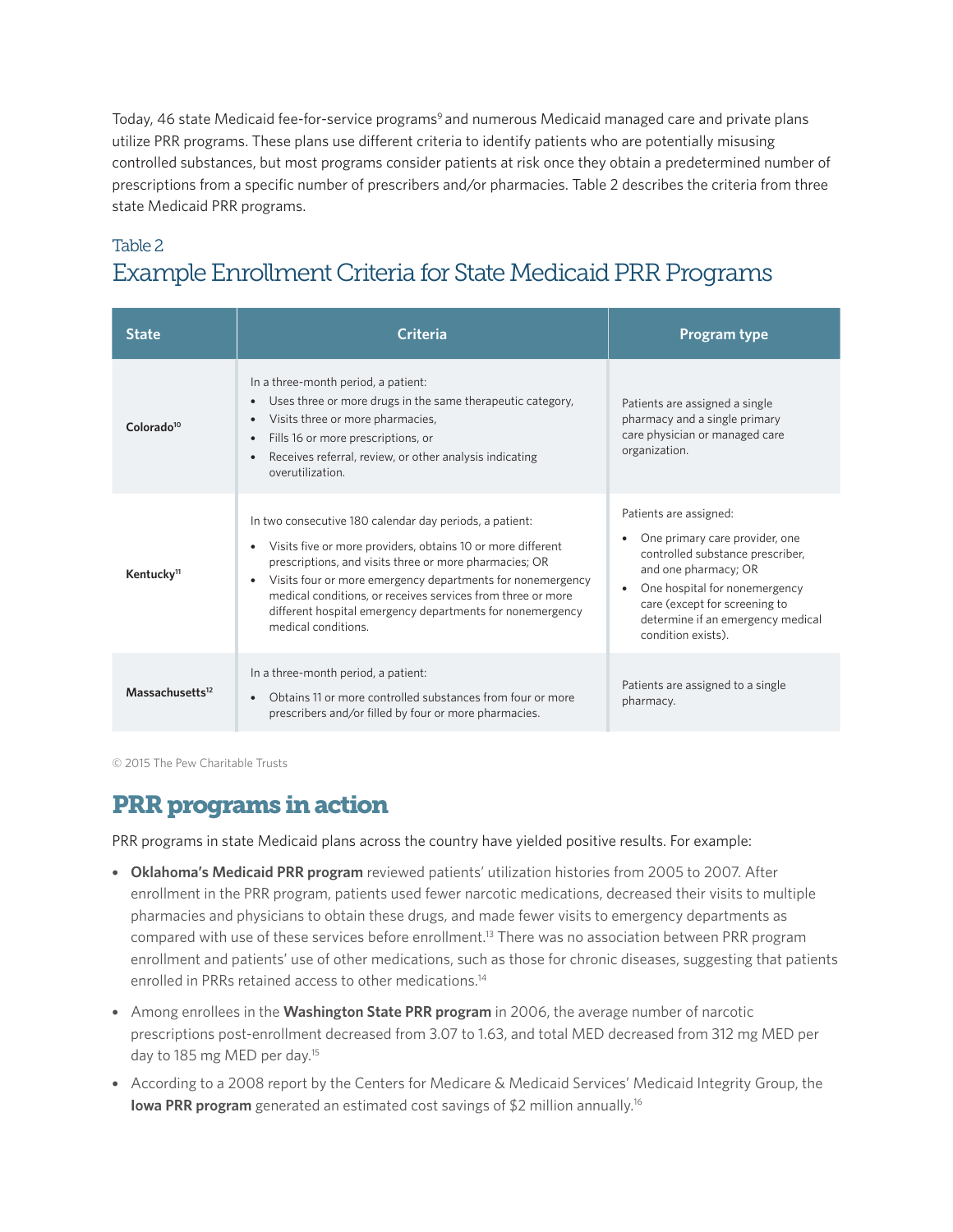## Next steps: PRR programs in Medicare

Currently, federal law requires that the Medicare Part D program pay claims from any willing provider. An unintended consequence of this policy is that Medicare plan sponsors are not able to implement PRR programs, because these programs designate specific providers for obtaining controlled substance prescriptions. Bipartisan, bicameral support is increasing, however, for allowing PRR programs within Medicare. Legislators in the Senate and House of Representatives have put forth PRR policy proposals, and President Barack Obama signaled his support for these programs in his 2016 budget request for the Department of Health and Human Services.<sup>17</sup> The Office of the Inspector General has also included PRR programs in its list of top 25 unimplemented recommendations that would improve quality and generate cost savings for the department.18 There is evidence that PRR programs can be an effective tool for proactively coordinating patient care and stemming prescription drug abuse, and Congress should grant Medicare the authority to implement them.

#### Endnotes

- 1 Centers for Disease Control and Prevention, "QuickStats: Rates of Deaths From Drug Poisoning and Drug Poisoning Involving Opioid Analgesics—United States, 1999–2013," *Morbidity and Mortality Weekly Report* 64, no. 1 (2015): 32, [http://www.cdc.gov/mmwr/preview/](http://www.cdc.gov/mmwr/preview/mmwrhtml/mm6401a10.htm?s_cid=mm6401a10_e.) [mmwrhtml/mm6401a10.htm?s\\_cid=mm6401a10\\_e.](http://www.cdc.gov/mmwr/preview/mmwrhtml/mm6401a10.htm?s_cid=mm6401a10_e.)
- 2 Centers for Disease Control and Prevention, "Patient Review & Restriction Programs: Lessons Learned from State Medicaid Programs" (2012), [http://www.cdc.gov/drugoverdose/pdf/pdo\\_patient\\_review\\_meeting-a.pdf.](http://www.cdc.gov/drugoverdose/pdf/pdo_patient_review_meeting-a.pdf)
- 3 Centers for Medicare & Medicaid Services, "Supplemental Guidance Related to Improving Drug Utilization Review Controls in Part D," correspondence from Cynthia G. Tudor, director, Medicare Drug Benefit and C and D Data Group, Sept. 6, 2012, [http://www.](http://www.cms.gov/Medicare/Prescription-Drug-Coverage/PrescriptionDrugCovContra/Downloads/HPMSSupplementalGuidanceRelated-toImprovingDURcontrols.pdf) [cms.gov/Medicare/Prescription-Drug-Coverage/PrescriptionDrugCovContra/Downloads/HPMSSupplementalGuidanceRelated](http://www.cms.gov/Medicare/Prescription-Drug-Coverage/PrescriptionDrugCovContra/Downloads/HPMSSupplementalGuidanceRelated-toImprovingDURcontrols.pdf)[toImprovingDURcontrols.pdf.](http://www.cms.gov/Medicare/Prescription-Drug-Coverage/PrescriptionDrugCovContra/Downloads/HPMSSupplementalGuidanceRelated-toImprovingDURcontrols.pdf)
- 4 Government Accountability Office, "Medicare Part D: Instances of Questionable Access to Prescription Drugs," Report to Congressional Requesters (2011), [http://www.gao.gov/assets/590/585424.pdf.](http://www.gao.gov/assets/590/585424.pdf)
- 5 Centers for Medicare & Medicaid Services, "Supplemental Guidance Related to Improving Drug Utilization Review Controls in Part D," correspondence from Cynthia G. Tudor, director, Medicare Drug Benefit and C and D Data Group, Sept. 6, 2012, [http://www.](http://www.cms.gov/Medicare/Prescription-Drug-Coverage/PrescriptionDrugCovContra/Downloads/HPMSSupplementalGuidanceRelated-toImprovingDURcontrols.pdf) [cms.gov/Medicare/Prescription-Drug-Coverage/PrescriptionDrugCovContra/Downloads/HPMSSupplementalGuidanceRelated](http://www.cms.gov/Medicare/Prescription-Drug-Coverage/PrescriptionDrugCovContra/Downloads/HPMSSupplementalGuidanceRelated-toImprovingDURcontrols.pdf)[toImprovingDURcontrols.pdf.](http://www.cms.gov/Medicare/Prescription-Drug-Coverage/PrescriptionDrugCovContra/Downloads/HPMSSupplementalGuidanceRelated-toImprovingDURcontrols.pdf)
- 6 Government Accountability Office, "Medicare Part D: Instances of Questionable Access to Prescription Drugs," Report to Congressional Requesters (2011), [http://www.gao.gov/assets/590/585424.pdf.](http://www.gao.gov/assets/590/585424.pdf)
- 7 Centers for Disease Control and Prevention, "Overdose Deaths Involving Prescription Opioids Among Medicaid Enrollees—Washington, 2004–2007," *Morbidity and Mortality Weekly Report* 58, no. 42 (2009): 1171-1175, [http://www.cdc.gov/mmwr/preview/mmwrhtml/](http://www.cdc.gov/mmwr/preview/mmwrhtml/mm5842a1.htm) [mm5842a1.htm.](http://www.cdc.gov/mmwr/preview/mmwrhtml/mm5842a1.htm)
- 8 J. Timothy Whitmire and Glenda Waslaski Adams, "Unintentional Overdose Deaths in the North Carolina Medicaid Population: Prevalence, Prescription Drug Use, and Medical Care Services," State Center for Health Statistics Studies (2010), [http://www.schs.state.](http://www.schs.state.nc.us/SCHS/pdf/SCHS_162_WEB_081310.pdf) [nc.us/SCHS/pdf/SCHS\\_162\\_WEB\\_081310.pdf.](http://www.schs.state.nc.us/SCHS/pdf/SCHS_162_WEB_081310.pdf)
- 9 A.W. Roberts and A.C. Skinner, "Assessing the Present State and Potential of Medicaid Controlled Substance Lock-In Programs," *Journal of Managed Care Pharmacy* 20, no. 5 (2014): 439-446c, <http://www.amcp.org/WorkArea/DownloadAsset.aspx?id=18019>.
- 10 Code of Colorado Regulations, "Medical Services Board 10 CCR 2505-10 8.075, Client Overutilization Program" (2015), [http://www.sos.](http://www.sos.state.co.us/CCR/GenerateRulePdf.do?ruleVersionId=6237&fileName=10%20CCR%202505-10%208.000.) [state.co.us/CCR/GenerateRulePdf.do?ruleVersionId=6237&fileName=10%20CCR%202505-10%208.000.](http://www.sos.state.co.us/CCR/GenerateRulePdf.do?ruleVersionId=6237&fileName=10%20CCR%202505-10%208.000.)
- 11 Kentucky Administrative Regulations, "907 KAR 1:677, Medicaid Recipient Lock-In Program" (2013), [http://www.lrc.state.ky.us/](http://www.lrc.state.ky.us/kar/907/001/677.htm) [kar/907/001/677.htm.](http://www.lrc.state.ky.us/kar/907/001/677.htm)
- 12 Commonwealth of Massachusetts Executive Office of Health and Human Services, "Controlled Substances Management Program," correspondence from Douglas S. Brown, acting commissioner, Division of Medical Assistance (June 2003), [http://www.mass.gov/eohhs/](http://www.mass.gov/eohhs/docs/masshealth/bull-2003/phm-72.pdf) [docs/masshealth/bull-2003/phm-72.pdf.](http://www.mass.gov/eohhs/docs/masshealth/bull-2003/phm-72.pdf)
- 13 Oklahoma Health Care Authority, "SoonerCare Lock-In Program," presentation, [http://www.google.com/](http://www.google.com/url?sa=t&rct=j&q=&esrc=s&source=web&cd=2&cad=rja&ved=0CCgQFjAB&url=http%3A%2F%2Fwww.okhca.org%2FWorkArea%2Flinkit.aspx%3FLinkIdentifier%3Did%26ItemID%3D10414&ei=o5WFUNLMCKKRiQLS1YHYCA&usg=AFQjCNFB3IDmelDLLHrNv4IRdiWcnMxxMg&sig2=abmWc21hJ6vBsUWpjXGXiA) [url?sa=t&rct=j&q=&esrc=s&source=web&cd=2&cad=rja&ved=0CCgQFjAB&url=http%3A%2F%2Fwww.okhca.](http://www.google.com/url?sa=t&rct=j&q=&esrc=s&source=web&cd=2&cad=rja&ved=0CCgQFjAB&url=http%3A%2F%2Fwww.okhca.org%2FWorkArea%2Flinkit.aspx%3FLinkIdentifier%3Did%26ItemID%3D10414&ei=o5WFUNLMCKKRiQLS1YHYCA&usg=AFQjCNFB3IDmelDLLHrNv4IRdiWcnMxxMg&sig2=abmWc21hJ6vBsUWpjXGXiA) [org%2FWorkArea%2Flinkit.aspx%3FLinkIdentifier%3Did%26ItemID%3D10414&ei=o5WFUNLMCKKRiQLS1YHYCA&usg=](http://www.google.com/url?sa=t&rct=j&q=&esrc=s&source=web&cd=2&cad=rja&ved=0CCgQFjAB&url=http%3A%2F%2Fwww.okhca.org%2FWorkArea%2Flinkit.aspx%3FLinkIdentifier%3Did%26ItemID%3D10414&ei=o5WFUNLMCKKRiQLS1YHYCA&usg=AFQjCNFB3IDmelDLLHrNv4IRdiWcnMxxMg&sig2=abmWc21hJ6vBsUWpjXGXiA) AFQjCNFB3IDmelDLLHrNv4IRdiWcnMxxMg&sig2=abmWc21hJ6vBsUWpjXGXiA.